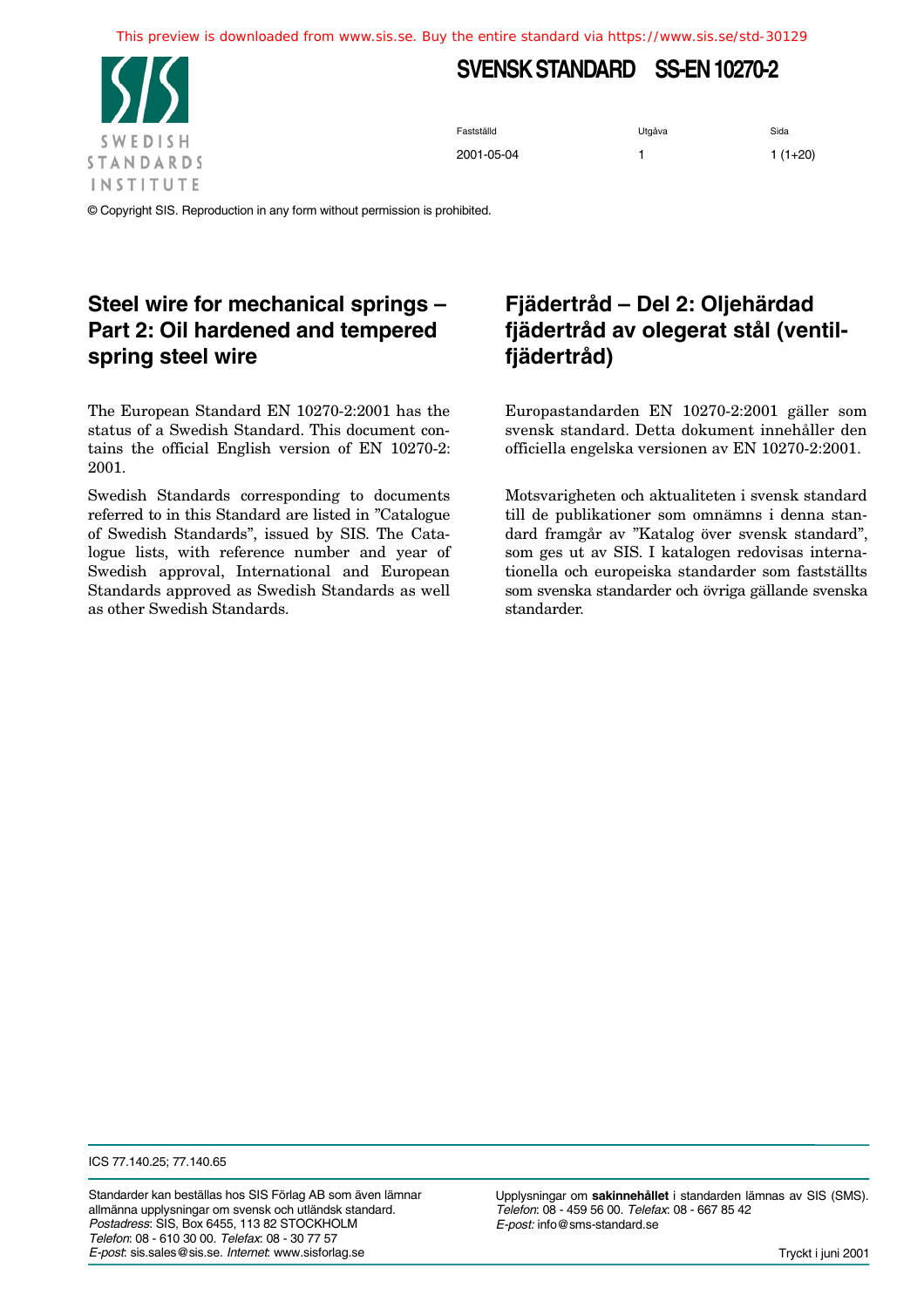This preview is downloaded from www.sis.se. Buy the entire standard via https://www.sis.se/std-30129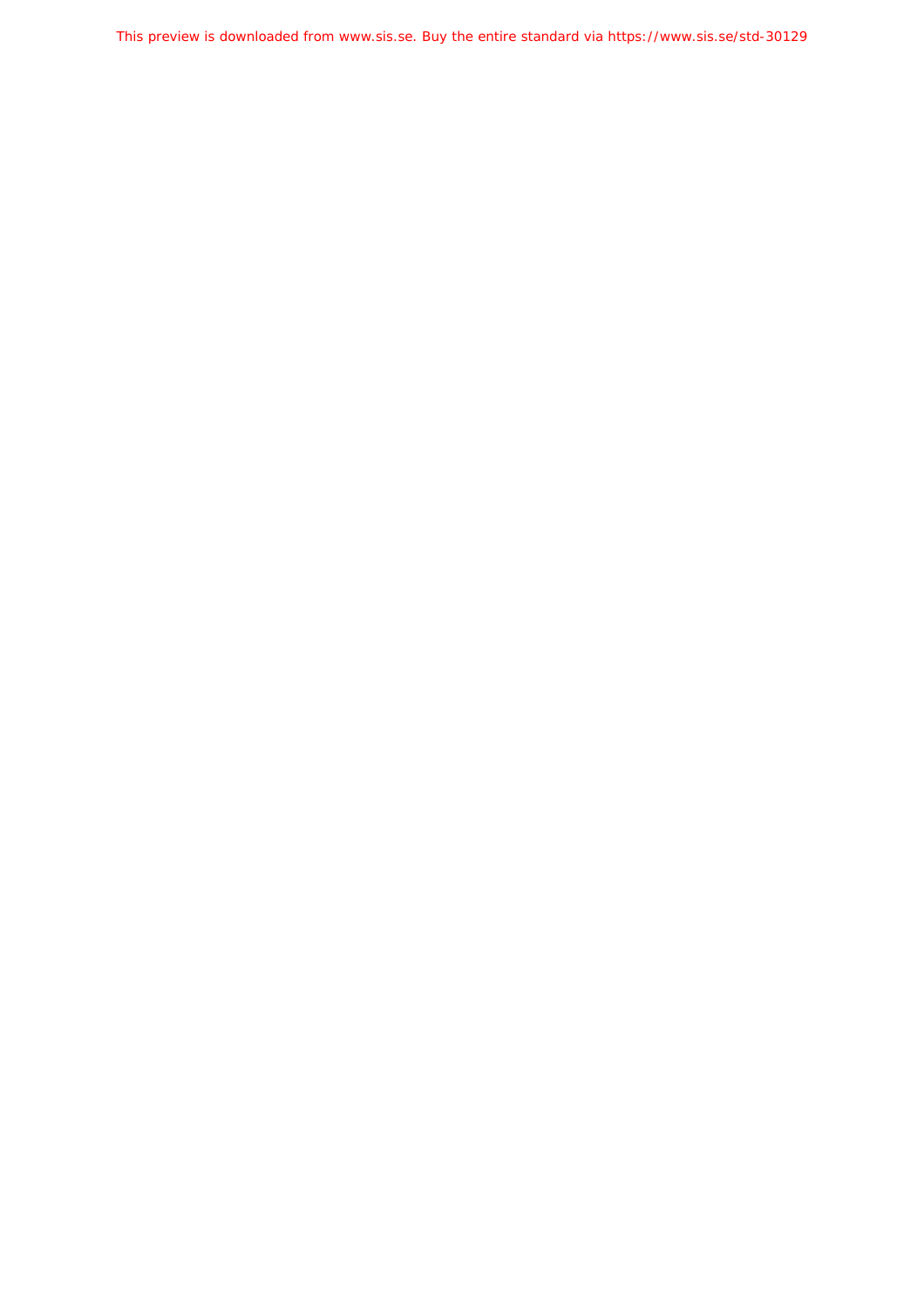# EUROPEAN STANDARD NORME EUROPÉENNE EUROPÄISCHE NORM

# **EN 10270-2**

April 2001

ICS 77.140.25; 77.140.65

English version

# Steel wire for mechanical springs - Part 2: Oil hardened and tempered spring steel wire

Fils en acier pour ressorts mécaniques - Partie 2: Fils en acier trempés à l'huile et revenus

Stahldraht für Federn - Teil 2: Ölschlußvergüteter Federstahldraht

This European Standard was approved by CEN on 19 February 2001.

CEN members are bound to comply with the CEN/CENELEC Internal Regulations which stipulate the conditions for giving this European Standard the status of a national standard without any alteration. Up-to-date lists and bibliographical references concerning such national standards may be obtained on application to the Management Centre or to any CEN member.

This European Standard exists in three official versions (English, French, German). A version in any other language made by translation under the responsibility of a CEN member into its own language and notified to the Management Centre has the same status as the official versions.

CEN members are the national standards bodies of Austria, Belgium, Czech Republic, Denmark, Finland, France, Germany, Greece, Iceland, Ireland, Italy, Luxembourg, Netherlands, Norway, Portugal, Spain, Sweden, Switzerland and United Kingdom.



EUROPEAN COMMITTEE FOR STANDARDIZATION COMITÉ EUROPÉEN DE NORMALISATION EUROPÄISCHES KOMITEE FÜR NORMUNG

**Management Centre: rue de Stassart, 36 B-1050 Brussels**

© 2001 CEN All rights of exploitation in any form and by any means reserved worldwide for CEN national Members.

Ref. No. EN 10270-2:2001 E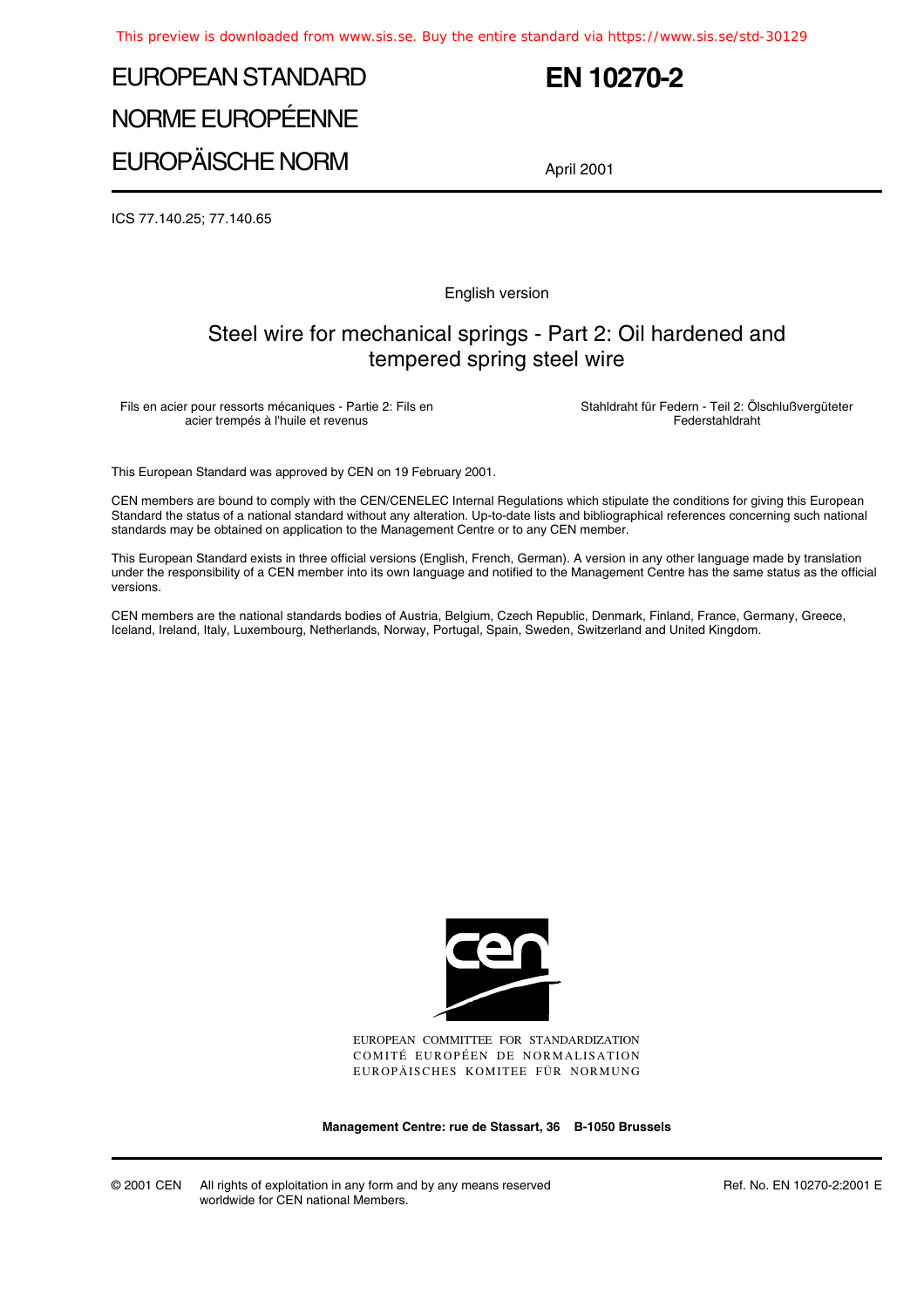Page 2<br>EN 10270-2:2001

# **Contents**

| $\mathbf{2}$                 |  |
|------------------------------|--|
| 3                            |  |
| 4<br>41<br>4.2               |  |
| 5                            |  |
| 6                            |  |
| 6.1<br>6.2<br>6.3            |  |
| 6.4<br>6.5                   |  |
| 6.6<br>6.7                   |  |
| 6.8                          |  |
| $\overline{7}$<br>7.1<br>7.2 |  |
| 7.3<br>7.4                   |  |
| 7.5                          |  |
| 8                            |  |
|                              |  |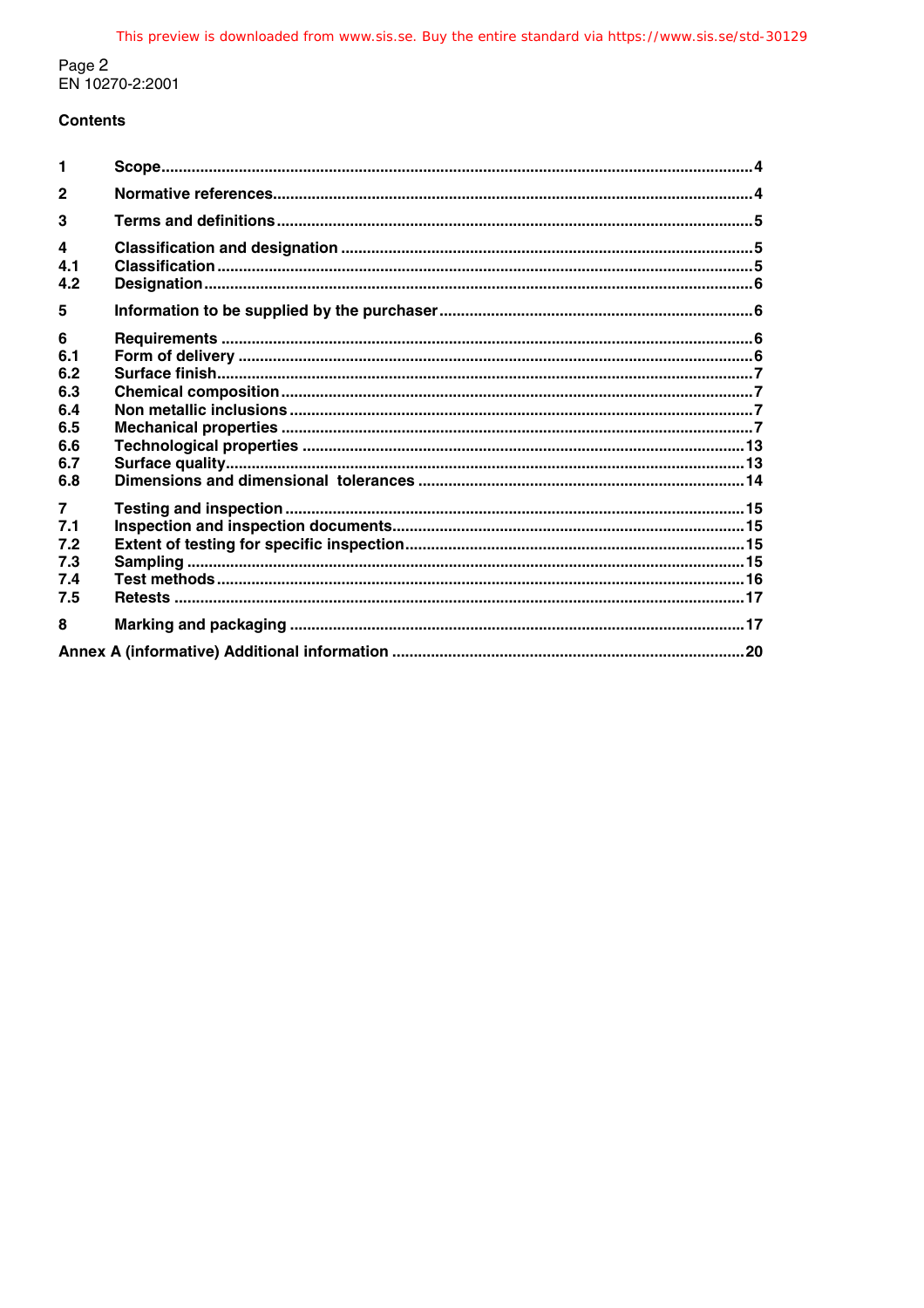### **Foreword**

This European Standard has been prepared by Technical Committee ECISS/TC 30 "Steel wires ", the secretariat of which is held by BSI.

This European Standard shall be given the status of a national standard, either by publication of an identical text or by endorsement, at the latest by October 2001, and conflicting national standards shall be withdrawn at the latest by October 2001.

This European Standard for steel wire for mechanical springs is composed of the following parts:

- Part 1 : Patented cold drawn unalloyed spring steel wire
- Part 2 : Cil hardened and tempered spring steel wire
- Part 3 : Stainless spring steel wire

According to the CEN/CENELEC Internal Regulations, the national standards organizations of the following countries are bound to implement this European Standard: Austria, Belgium, Czech Republic, Denmark, Finland, France, Germany, Greece, Iceland, Ireland, Italy, Luxembourg, Netherlands, Norway, Portugal, Spain, Sweden, Switzerland and the United Kingdom.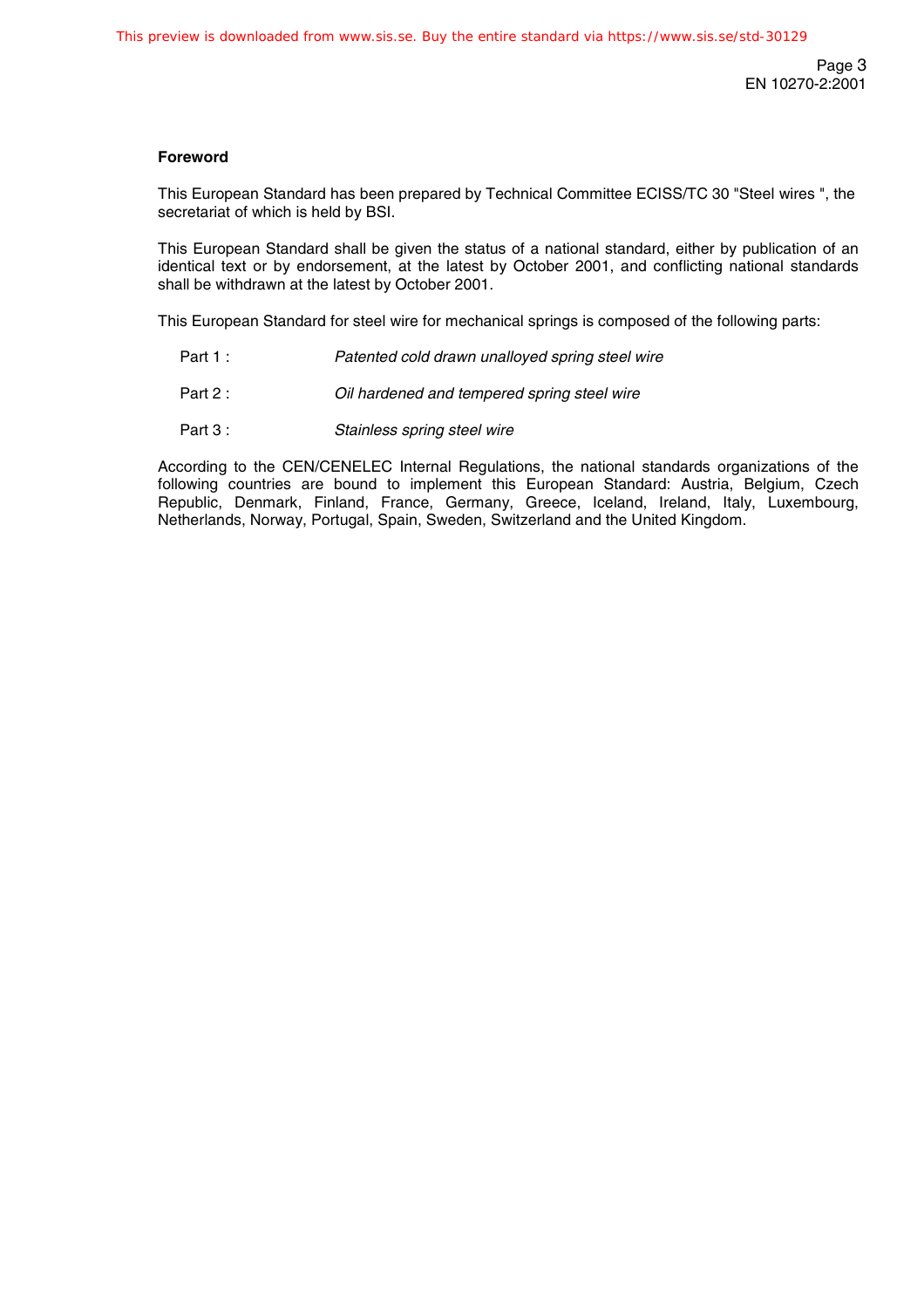Page 4 EN 10270-2:2001

## **1 Scope**

-

**1.1** This Part of EN 10270 applies to oil hardened and tempered spring steel wire made from unalloyed or alloyed steels. They are primarily subject to torsional stresses such as in compression and extension springs and in special cases also for applications where the spring wire is subject to bending stresses such as lever springs.

As a rule unalloyed steels are used for applications at room temperature whereas alloyed steels are generally used at a temperature above room temperature. Alloyed steels may also be chosen for above average tensile strengths.

**1.2** In addition to this part of EN 10270 the general technical delivery requirements of EN 10021 are applicable.

# **2 Normative references**

This European Standard incorporates by dated or undated reference, provisions from other publications. These normative references are cited at the appropriate places in the text and the publications are listed hereafter. For dated references, subsequent amendments to or revisions of any of these publications apply to this European Standard only when incorporated in it by amendment or revision. For undated references the latest edition of the publication referred to applies (including amendments).

EN 10002-1, Metallic materials — Tensile test — Part 1: Method of test (at ambient temperature)

EN 10021, General technical delivery requirements for steel and iron products

EN 10204, Metallic products — Types of inspection documents

EN 10218-1:1994, Steel wire and wire products — General — Part 1: Test methods

EN 10218-2:1996, Steel wire and wire products — General — Part 2: Dimensions and tolerances

ENV 10247, Micrographic examination of the non-metallic inclusion content of steels using standard pictures

CR 10261, Iron and steel — Review of available methods of chemical analysis

EN ISO 377, Steel and steel products — Location and preparation of samples and test pieces for mechanical testing

ISO 14284, Steel and iron — Sampling and preparation of samples for the determination of chemical composition

EU 1041), Determination of the decarburzation depth of unalloyed and low alloyed structural steels

<sup>1)</sup> It may be agreed at the time of ordering, until this EURONORM has been adopted as a European Standard, that either this EURONORM or a corresponding national standard should be applied.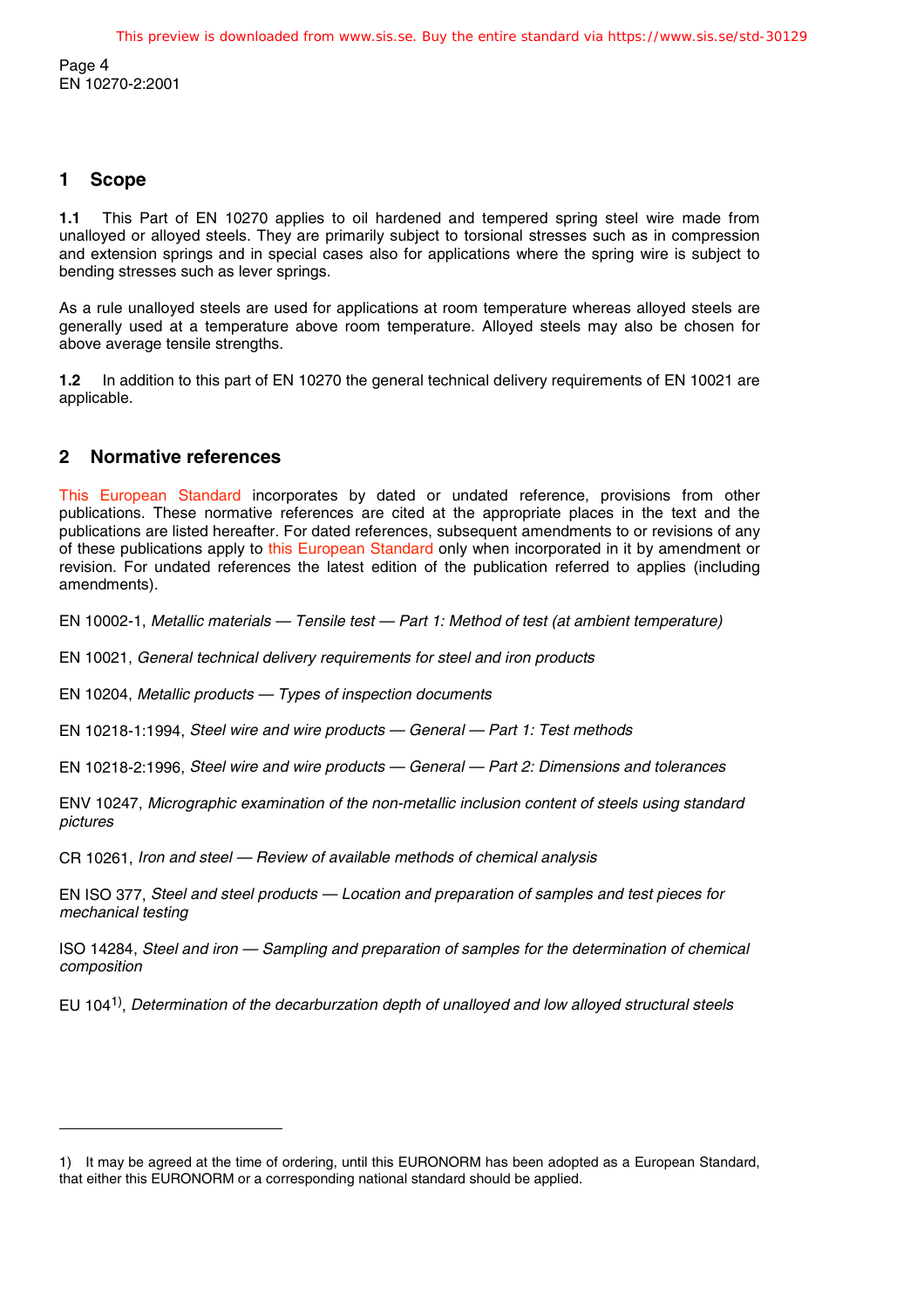Page 5 EN 10270-2:2001

# **3 Terms and definitions**

For the purposes of this standard the following terms and definition apply.

#### **3.1**

#### **oil hardened and tempered spring steel wire**

wire that is heat treated in line in the following way: it is first transformed into austenite, quenched in oil or similar quenching medium, followed immediately by tempering by heating to the appropriate temperature

# **4 Classification and designation**

### **4.1 Classification**

This standard deals with all types of hardened and tempered spring steel wire. The grade for normal applications made from unalloyed or alloyed steel has the abbreviation FD and is intended for static applications.

Spring steel wire for medium fatigue levels, such as required for some clutch springs from unalloyed or alloyed steel, has the abbreviation TD.

Spring steel wire from unalloyed steel or alloyed steel intended for use under severe dynamic duty such as for valve springs or other springs with similar requirements has the abbreviation VD.

The diameter ranges for the various wire grades are shown in Table 1.

| Tensile strength        | <b>Static</b>  | Medium fatigue | High fatique   |
|-------------------------|----------------|----------------|----------------|
| Low tensile strength    | <b>FDC</b>     | <b>TDC</b>     | <b>VDC</b>     |
| Medium tensile strength | FDCrV          | <b>TDCrV</b>   | <b>VDCrV</b>   |
| High tensile strength   | <b>FDSiCr</b>  | <b>TDSiCr</b>  | <b>VDSiCr</b>  |
| Diameter range (mm)     | $0,50 - 17,00$ | $0,50 - 10,00$ | $0,50 - 10,00$ |

#### **Table 1 — Spring wire grades**

Medium and high fatigue grades TD and VD are characterized by high steel cleanliness, specific chemical, mechanical and technological parameters and a well defined surface condition in relation to the allowable depth of surface defects and decarburization.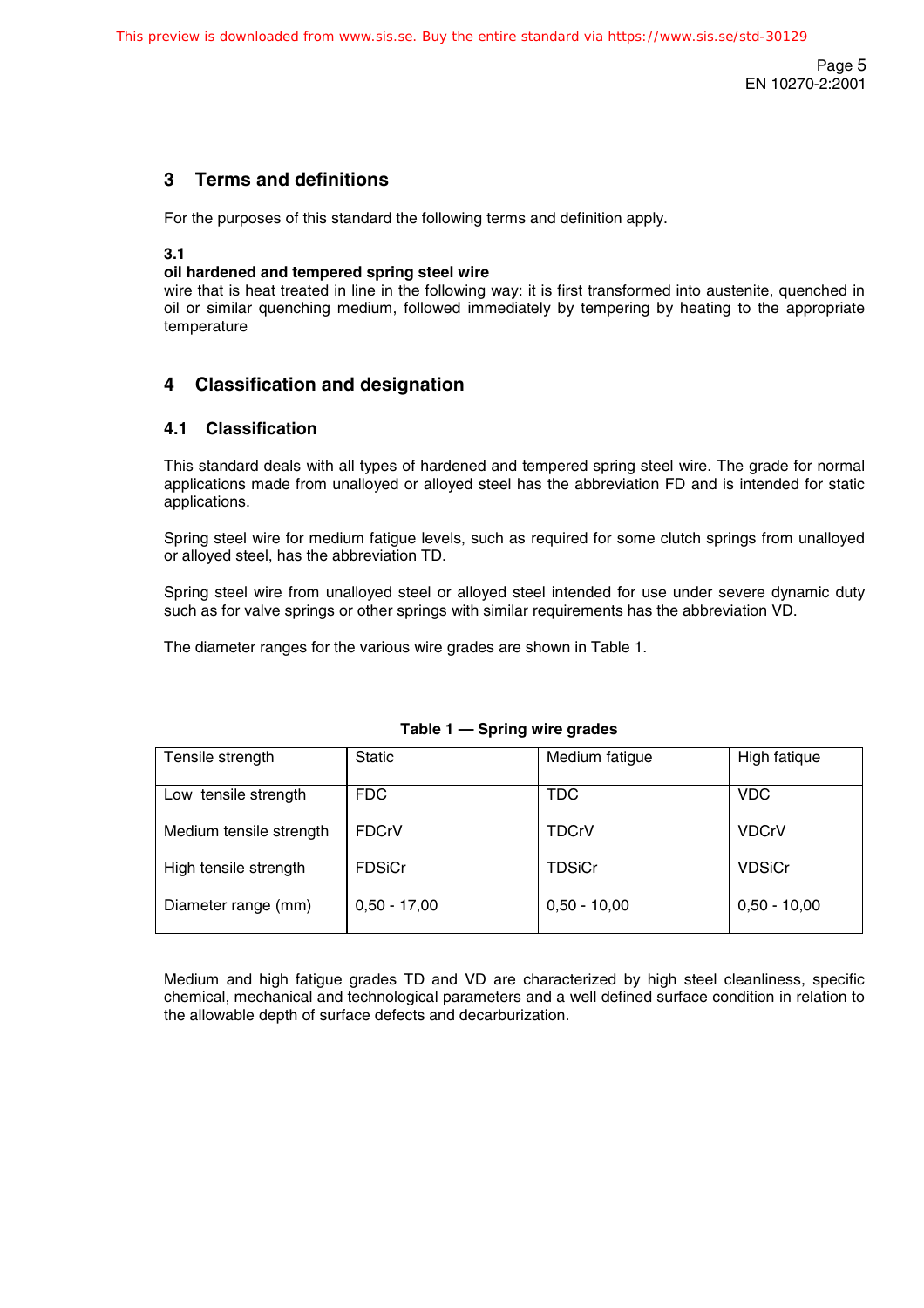Page 6 EN 10270-2:2001

The static grade FD is characterized by its chemical, mechanical and technological characteristics as well as by a specified surface condition concerning surface defects and decarburization.

#### **4.2 Designation**

For products supplied according to this standard the designation shall state the following in the following order:

- the term: spring wire;
- the number of this European Standard : EN 10270-2;
- $-$  the abbreviation for the wire grade (see Table 1);
- the required nominal diameter selected from Table 4 or Table 5;

EXAMPLE: Standard designation of an oil hardened and tempered steel spring wire according to this standard of wire grade VDC with a nominal diameter of 2,50 mm :

Spring wire EN 10270-2 - VDC - 2,50.

## **5 Information to be supplied by the purchaser**

The purchaser shall clearly state in his enquiry or order the product and following information :

- a) the desired quantity;
- b) the number of this European Standard: EN 10270-2;
- c) wire grade (see 4.1);
- d) the nominal wire diameter;
- e) the form of delivery and unit mass;
- f) the type of inspection document;
- g) any particular agreement made.
- EXAMPLE: 5 t spring wire EN 10270-2 VDC 2,50

in coils of about 300 kg

inspection document EN 10204 - 3.1.B.

#### **6 Requirements**

# **6.1 Form of delivery**

**6.1.1** Oil hardened and tempered wire shall be supplied in coils, on spools or in cut lengths. The wire in coils or on spools shall form one continuous length. Wire in coil may also be supplied on carriers containing one or more coils.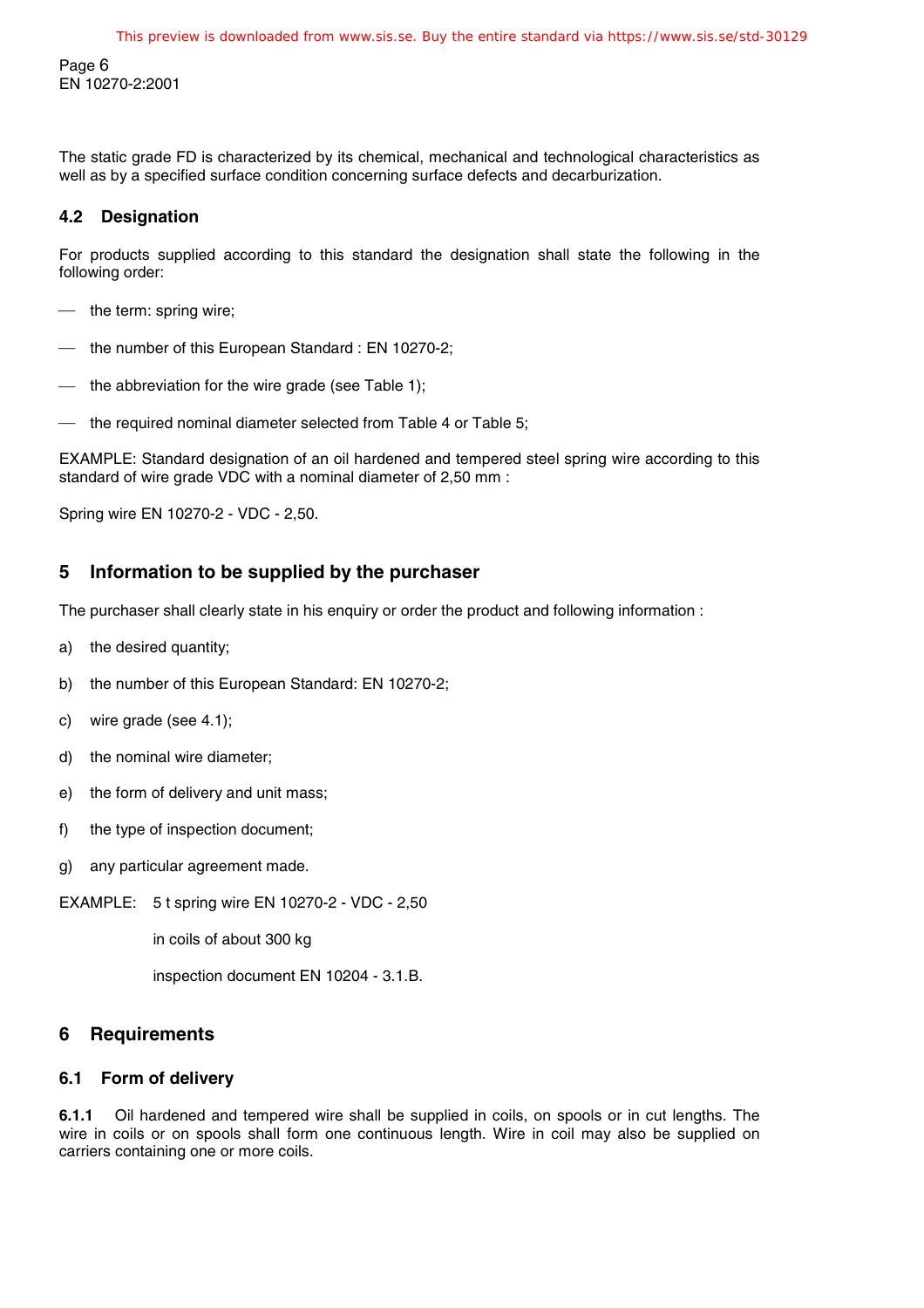For 'VD' and 'TD' grades no welds are permitted after the heat treatments preceding the final drawing operation; for 'FD' grades no welds shall be made at finished size unless agreed otherwise between the parties.

**6.1.2** The supplied wire units shall be tightly bound to ensure that wire spiral waps do not spring out unforeseen. The starting end shall be marked and at the coil ends the wire shall be covered with a protective cap.

# **6.2 Surface finish**

The wire shall be protected against corrosion and mechanical damage. Unless otherwise specified the wire shall be delivered in slightly oiled condition.

# **6.3 Chemical composition**

The steel is characterized by the heat analysis which shall be in accordance with the values of Table 2. The permissible deviation of the product analysis from the limiting values of heat analysis shall be in accordance with Table 3.

# **6.4 Non metallic inclusions**

The 'VD' grades shall be checked for maximum size of inclusion according to ENV 10247. The allowable level of inclusions shall be agreed between the parties at the enquiry and order.

# **6.5 Mechanical properties**

For tensile strength  $R_m$  and reduction in area after fracture ( $Z$ ) the wire grades shall satisfy the values listed in Tables 4 and 5. Reduction of area is measured only for size 1,00 mm and above (see Tables 4, 5 and 11).

The range of the tensile strength values within a coil/reel shall not exceed 50 MPa for the grades 'VD', 60 MPa for the grades 'TD' and 70 MPa for the grades 'FD'.

| Grade                                                                              | C           | Si              | Mn <sup>a</sup> | P max. | S max. | Cu max.                                                                                           | Cr          | V               |
|------------------------------------------------------------------------------------|-------------|-----------------|-----------------|--------|--------|---------------------------------------------------------------------------------------------------|-------------|-----------------|
| <b>VDC</b>                                                                         | $0,60-0,75$ | $0, 15 - 0, 30$ | $0,50-1,00$     | 0.020  | 0,020  | 0,06                                                                                              | b           |                 |
| <b>VDCrV</b>                                                                       | $0,62-0,72$ | $0, 15 - 0, 30$ | $0,50-0,90$     | 0,025  | 0,020  | 0,06                                                                                              | $0,40-0,60$ | $0, 15 - 0, 25$ |
| <b>VDSiCr</b>                                                                      | $0,50-0,60$ | 1,20-1,60       | $0,50-0,90$     | 0,025  | 0,020  | 0.06                                                                                              | $0,50-0,80$ |                 |
| <b>TDC</b>                                                                         | $0,60-0,75$ | $0.10 - 0.35$   | $0,50-1,20$     | 0,020  | 0,020  | 0,10                                                                                              | b           |                 |
| <b>TDCrV</b>                                                                       | $0,62-0,72$ | $0, 15 - 0, 30$ | $0,50-0,90$     | 0,025  | 0,020  | 0,10                                                                                              | $0,40-0,60$ | $0, 15 - 0, 25$ |
| <b>TDSiCr</b>                                                                      | $0,50-0,60$ | 1,20-1,60       | $0,50-0,90$     | 0,025  | 0,020  | 0,10                                                                                              | $0,50-0,80$ |                 |
| <b>FDC</b>                                                                         | $0,60-0,75$ | $0.10 - 0.35$   | $0,50-1,20$     | 0.030  | 0.025  | 0,12                                                                                              | b           |                 |
| <b>FDCrV</b>                                                                       | $0,62-0,72$ | $0, 15 - 0, 30$ | $0,50-0,90$     | 0,030  | 0,025  | 0,12                                                                                              | $0,40-0,60$ | $0, 15 - 0, 25$ |
| <b>FDSiCr</b>                                                                      | $0,50-0,60$ | 1,20-1,60       | $0,50-0,90$     | 0.030  | 0,025  | 0,12                                                                                              | $0,50-0,80$ |                 |
| Manganese may be ordered with restricted range, but with a minimum range of 0,20 % |             |                 |                 |        |        |                                                                                                   |             |                 |
| through hardening.                                                                 |             |                 |                 |        |        | <sup>b</sup> For heavy wire diameter (above 8,5 mm) chromium may be added up to 0,30 % for proper |             |                 |

**Table 2 — Chemical composition, % by mass**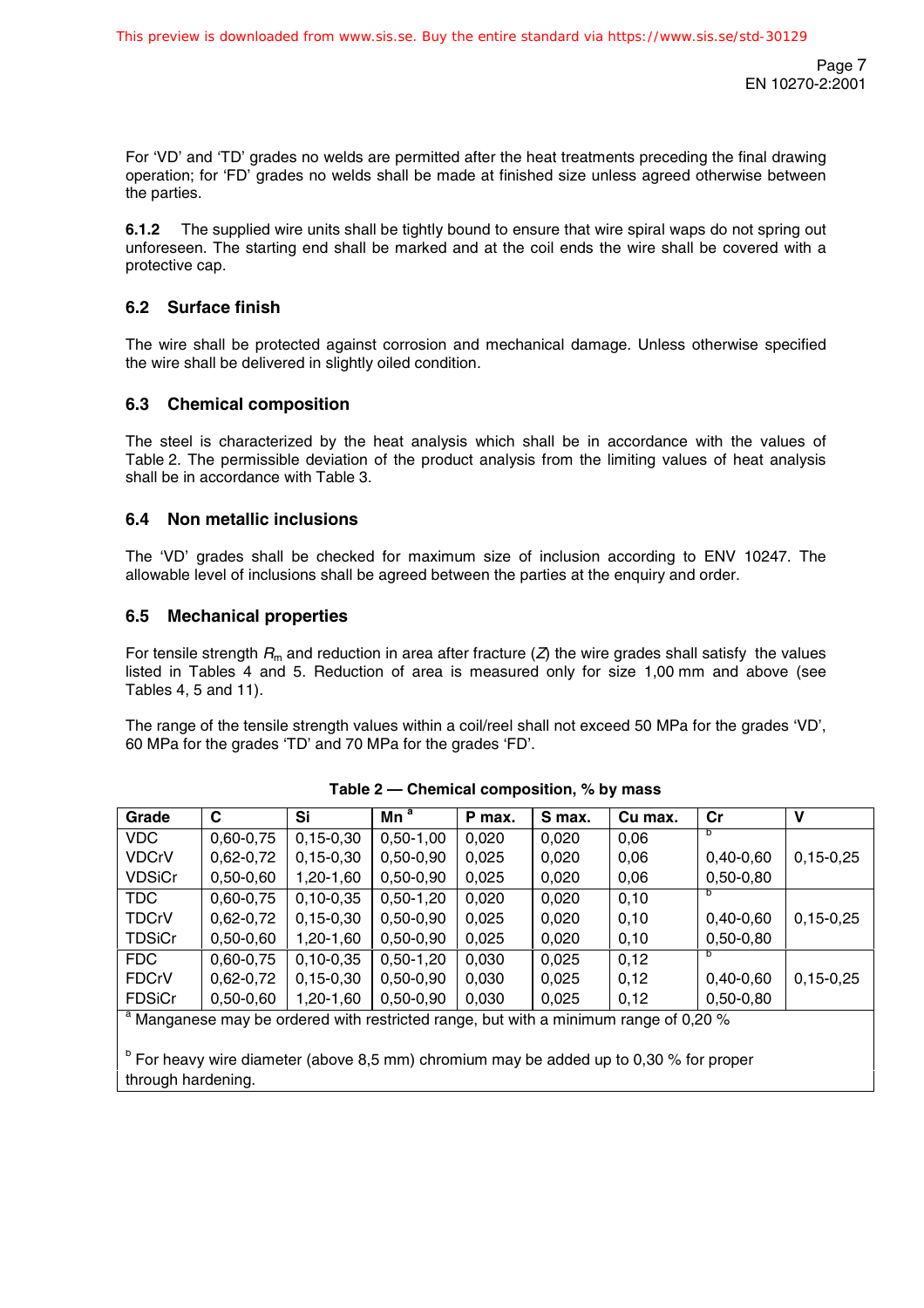Page 8 EN 10270-2:2001

| <b>Chemical element</b> | Wire grade   | Permissible deviation, % by mass |
|-------------------------|--------------|----------------------------------|
| C                       | All          | ± 0,03                           |
| Si                      | SiCr         | ± 0,05                           |
|                         | other grades | ± 0,03                           |
| Mn                      | All          | ± 0,04                           |
| P                       | All          | $+0,005$                         |
| ${\mathsf S}$           | All          | $+0,005$                         |
| Cu                      | All          | $+0,02$                          |
| $\overline{Cr}$         | All          | ± 0,05                           |
| V                       | All          | ± 0,02                           |

#### **Table 3 — Permissible deviation of the product analysis from the limiting values for the heat analysis**